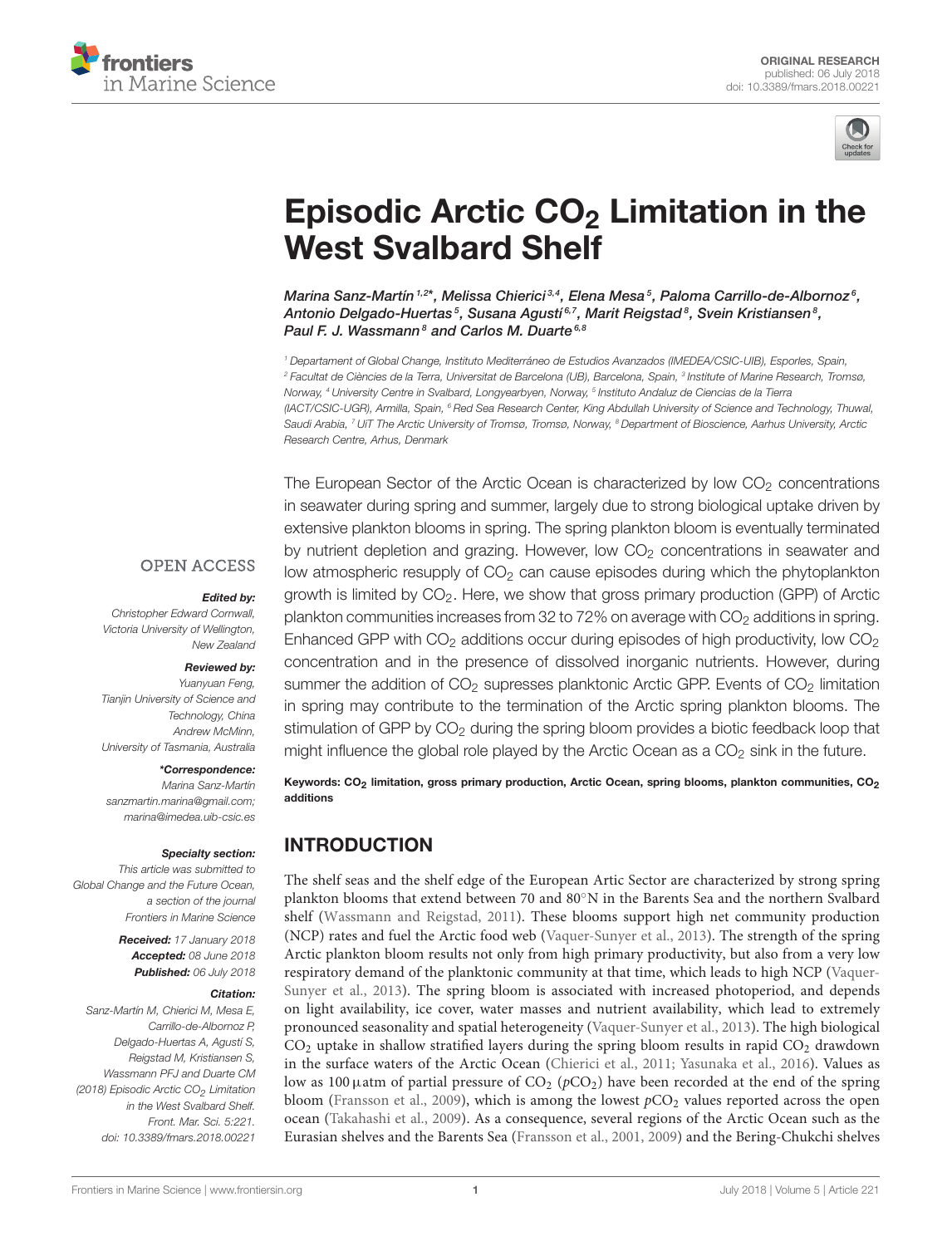[\(Kaltin and Anderson, 2005\)](#page-9-2), act as intense carbon sink for atmospheric CO<sub>2</sub>, taken up ~66–199 Tg C yr<sup>-1</sup> during spring and summer [\(Bates and Mathis, 2009\)](#page-8-1).

Arctic spring plankton blooms are generally triggered by increased solar radiation with increased photoperiod, and the associated increase in temperature, melting ice and the consequent increase in underwater irradiance and water column stratification [\(Sakshaug and Skjoldal, 1989;](#page-10-4) [Niebauer, 1991;](#page-9-3) [Reigstad et al., 2002;](#page-9-4) [Hodal et al., 2012;](#page-9-5) [Juul-Pedersen et al.,](#page-9-6) [2015\)](#page-9-6). The spring bloom is usually considered to be terminated by nutrient depletion and grazing, but secondary blooms can be produced by wind-driven events that break down the weak stratification and supply nutrients to the euphotic zone [\(Sakshaug and Skjoldal, 1989;](#page-10-4) [Niebauer, 1991;](#page-9-3) [Wassmann et al.,](#page-10-5) [1999;](#page-10-5) [Tremblay et al., 2006;](#page-10-6) [Fransson et al., 2017\)](#page-9-7). However, experimental assessments suggest that low  $CO<sub>2</sub>$  concentrations can limit primary production [\(Mercado and Gordillo, 2011\)](#page-9-8), such as the low  $CO<sub>2</sub>$  concentrations observed during spring and summer in the Arctic Ocean [\(Bates and Mathis, 2009\)](#page-8-1).

Limitation by  $CO<sub>2</sub>$  in plankton communities has indeed been experimentally observed in the European Arctic sector (Engel et al., [2013;](#page-9-9) [Holding et al., 2015\)](#page-9-10) and in sub-ice blooms in the Baltic Sea [\(Spilling, 2007\)](#page-10-7) as well as in temperate regions of the Atlantic Ocean [\(Hein and Sand-Jensen, 1997\)](#page-9-11). However, Arctic  $CO<sub>2</sub>$  limitation seems to be temperature-dependent (Holding et al., [2015\)](#page-9-10), light-dependent and acclimation of subarctic plankton productivity to high levels of  $CO<sub>2</sub>$  has been observed [\(Hoppe et al., 2017\)](#page-9-12). When  $CO<sub>2</sub>$  is depleted, the intracellular  $CO<sub>2</sub>$  concentration decreases, leading to a lower diffusive  $CO<sub>2</sub>$ supply that reduces photosynthetic rates [\(Riebesell et al., 1993\)](#page-10-8) and results in CO<sub>2</sub>-limited phytoplankton production [\(Rost et al.,](#page-10-9) [2006\)](#page-10-9). In polar regions,  $CO<sub>2</sub>$  limitation is more likely than in temperate regions because the conversion of  $HCO_3^-$  to  $CO_2$ in cold waters with high pH supplies little  $CO<sub>2</sub>$ , <5% of the required  $CO<sub>2</sub>$  for one polar diatom species [\(Riebesell et al., 1993\)](#page-10-8). Isotopic evidence also points at  $CO<sub>2</sub>$  limitation during peak and late bloom phases in the Arctic Ocean, reflected in heavier  $\delta^{13}$ C signatures in plankton [\(Tamelander et al., 2009\)](#page-10-10). However, experimental and observational evidence of  $CO<sub>2</sub>$  limitation of phytoplankton production during the spring phytoplankton bloom is limited, so whether this is an episodic or chronic situation remains unclear.

Here, we test the hypothesis that the characteristically low CO<sub>2</sub> concentrations in seawater during the Arctic spring and early summer limit the primary productivity of plankton communities before dissolved inorganic nutrients are fully consumed. To test this hypothesis, we conducted a series of seven experiments to test the response of planktonic gross primary production (GPP) to elevated CO<sub>2</sub>. These communities were sampled west and northwest of Svalbard (European Arctic sector), during spring and summer. The locations of the experiments were heterogeneous (Figure S1); four of the experiments were located in the path of the West Spitsbergen Current (WSC), that flows northward along the shelf edge at the west of the Svalbard Islands, and two of the experiments were located in the mouths of two western fjords. We sampled seven subsurface plankton communities in the spring and summer of 2014 and 2015, thereby experiencing a wide range of conditions in terms of community metabolism and biogeochemical conditions. We evaluated the net biological demand for  $CO<sub>2</sub>$ , as the NCP in the euphotic layer, compared this to the atmospheric supply of  $CO<sub>2</sub>$  through air-sea exchange, and assessed the experimental response of the GPP of the plankton communities sampled to elevated CO<sub>2</sub>.

### MATERIALS AND METHODS

Three cruises were conducted to the west and northwest of the Svalbard shelf where seven experiments on  $CO<sub>2</sub>$  addition were carried out on board R/V Helmer Hanssen in 2014 and 2015: two experiments were run in May, three in August 2014 and two in May 2015 (Figure S1). Results of the first experiment, in May 2014, were previously [Holding et al. \(2015\)](#page-9-10).

A 50 L sample of subsurface seawater (3 m) was collected using a Rosette sampler system, which was fitted with Niskin bottles and a calibrated CTD profiler (Seabird 911plus), and located in two 25 L closed tanks using silicon tubes. Samples to measure the carbonate system parameters, chlorophyll a concentration (Chl a), nutrients concentrations and phytoplankton community composition were taken and preserved for further analysis.

To simulate the predicted scenario of atmospheric  $pCO<sub>2</sub>$  by 2,100 [\(IPCC Panel, 2014\)](#page-9-13), 25 L of seawater was stored in a closed tank and the remaining  $25 L$  were bubbled with  $CO<sub>2</sub>$ until ∼1,000 ppm pCO<sub>2</sub> was reached, using an Environmental Gas Monitor (EGM-3) to measure  $pCO<sub>2</sub>$  while a water pump ensured proper mixing. The treated and untreated water were gently mixed in 10 L carboys to produce an intermediate level and a gradient of increasing  $pCO<sub>2</sub>$  between treatments. In 2014, this gradient included four  $pCO<sub>2</sub>$  levels in the experiments, but the experimental design was simplified, based on the results obtained, to have only two elevated  $pCO<sub>2</sub>$  levels in 2015. This allowed experiments with a greater number of communities to be conducted within the time available (see  $pCO<sub>2</sub>$  of each treatment in Table S1).

After every treatment reached the targeted  $pCO<sub>2</sub>$  (45 min), two sets of samples were collected. The first set was immediately preserved to determinate the initial dissolved  $O_2$  concentration,  $\delta^{18}$ O (in dissolved O<sub>2</sub>), total alkalinity (TA) and total dissolved inorganic carbon (DIC). The second set of samples was incubated for 24 h and subsequently preserved to determinate the same parameters at the end of the incubation. In 2014 the second set of samples was incubated in transparent methacrylate tubes which allowed the 60% transmittance of photosynthetically active radiation surface (PAR) to simulate the irradiance at 3 m depth, with flow-through surface seawater baths to maintain samples close to the in-situ temperature during the cruises of 2014. In May 2015, samples were incubated in a 40-L tank with circulation of surface seawater and neutral screens allowed the 80% transmittance of surface PAR.

Gross primary production (GPP) was measured from the photosynthetic production of  ${}^{18}O_2$  following the addition of  $\mathrm{H}_2^{18}\mathrm{O}$  during a 24 h incubation, according to [Bender et al. \(1987\)](#page-8-2) and [Grande \(1988\)](#page-9-14). Four 12-ml vials per treatment, made of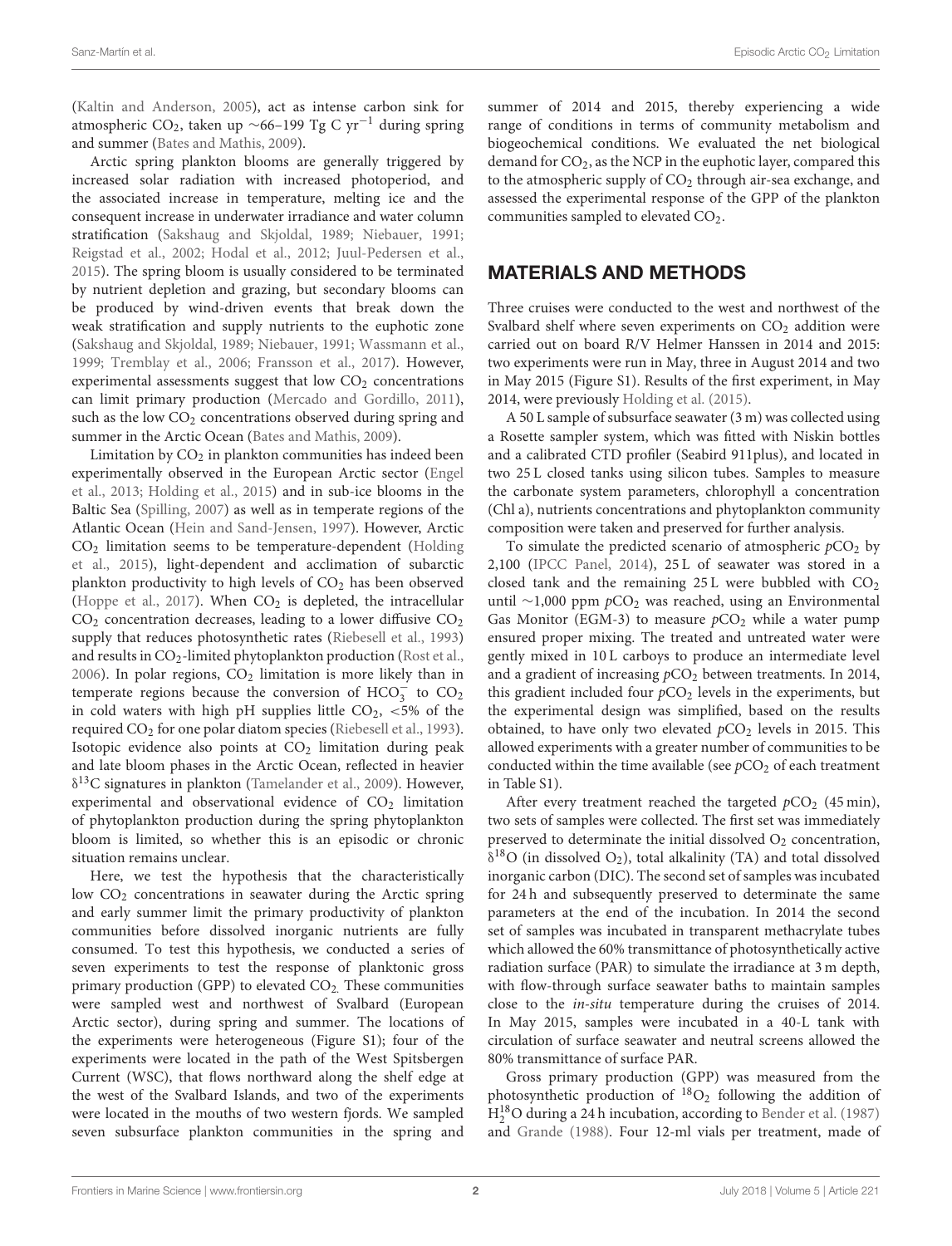borosilicate, were immediately fixed with 100 µl of saturated HgCl<sub>2</sub> solution and stored in darkness for further  $\delta^{18}O_{initial}$ analysis. Four other vials per treatment containing glass beads to mix, were labeled with 80  $\mu$ l of 98%  $\mathrm{H}_2^{18}\mathrm{O}$ , shaken to ensure mixing, incubated for 24 h on deck and subsequently fixed with 100  $\mu$ l of saturated HgCl<sub>2</sub> solution for further analysis. At the Stable-Isotope Laboratory of the Instituto Andaluz de Ciencias de la Tierra (IACT-CSIC) Stable-Isotope Laboratory, a 4-ml headspace of Helium was generated in each vial. Vials were left to equilibrate for 24 h at room temperature letting the dissolved gases in water equilibrate with the headspace, originally Helium 100%. After 24h, the  $\delta^{18}O$  of dissolved oxygen in the headspace was measured in a Finnigan GasBench II attached to a Finnigan DeltaPlusXP isotope ratio mass spectrometer, with precision better than 0.1‰. The flow was passed through a liquid nitrogen trap to remove water vapor before entering GasBench II. Oxygen and nitrogen were separated in a Molecular Sieve 5Å chromatographic column. Data, which were corrected with atmospheric air, are reported as  $\delta^{18}O$  value (%0) relative to V-SMOW (Vienna Standard Mean Ocean Water) standard.

The  $\delta^{18}O(H_2O)$  composition of labeled samples was measured 3 weeks later in a liquid water isotope analyzer (Los Gatos Research) with precision of 0.2‰ In order to avoid contamination of the analyzer with highly  $^{18}$ O-enriched H<sub>2</sub>O  $(\approx 3,000\%)$ , the labeled water was diluted (approximately 1:20) with a laboratory standard of known isotopic composition. GPP was calculated from [Bender et al. \(1999\)](#page-8-3) as:

$$
GPP = [(\delta^{18}O_{\text{final}} - \delta^{18}O_{\text{initial}})/(\delta^{18}O_{\text{water}} - \delta^{18}O_{\text{initial}})]
$$
  
×[O<sub>2</sub>]<sub>initial</sub>

where  $\delta^{18}O_{initial}$  and  $\delta^{18}O_{final}$  are the initial and final  $\delta^{18}O$  of dissolved  $O_2$  (‰ vs. V-SMOV), respectively,  $\delta^{18}O_{water}$  is the  $\delta^{18}$ O of the labeled seawater (‰ vs. V-SMOV) and [O2]<sub>initial</sub> is the initial  $O_2$  concentration ( $\mu$ mol  $O_2$  L<sup>-1</sup>) measured by high-precision Winkler titration.

In addition tothe  $18$ O method, the O<sub>2</sub> mass balance method [\(Carpenter, 1965;](#page-8-4) [Carritt and Carpenter, 1966\)](#page-8-5) was used to estimate the NCP and the community respiration (R) in darkness in the water column of the  $CO<sub>2</sub>$  experiments stations, as well as in 5 additional stations in the nearby area. NCP and R rates were calculated by subtracting initial dissolved oxygen concentrations from dissolved oxygen concentrations measured after incubation in the dark and light conditions, respectively. GPP measured with the  $O_2$  mass balance method (GPP- $O_2$ ) was calculated by solving the mass balance equation GPP- $O_2$  = NCP + R [\(Carpenter, 1965;](#page-8-4) [Carritt and Carpenter, 1966\)](#page-8-5). NCP and R was determined at 3 different depths on the euphotic layer (3 m, 15 m and 25 m, on average). Seawater samples were collected with a Rosette sampler system fitted with 10-L Niskin bottles and a calibrated CTD (Seabird 911plus). Seawater was carefully siphoned from the Niskin bottles into 100 ml narrow-mouth, borosilicate Winkler bottles. Seven replicates were used to determine the initial oxygen concentration, and seven replicates were incubated for 24 h in dark and in light. The bottles were incubated on deck, following the same procedure previously mentioned for GPP samples measured with the  $^{18}$ O method. Light attenuation inside each methacrylate incubator was estimated with a Photosynthetically Available Radiation (PAR) radiometer (Biospherical Instruments Inc. QSL-101). Light attenuation was simulated using screens as a % of the on-deck PAR with 0 screen, 2 screens, 3 screens, simulating 60, 33, and 25% of surface PAR, respectively.  $GPP-O<sub>2</sub>$  was calculated by the difference between the mean final oxygen concentration of light incubated bottles and the mean final oxygen concentration of dark incubated bottles. Oxygen concentrations were determined by automated high-precision Winkler titration [\(Carpenter, 1965;](#page-8-4) [Carritt and Carpenter, 1966\)](#page-8-5), using a potentiometric electrode and automated endpoint detection [\(Oudot et al., 1988\)](#page-9-15). Values that reported  $O_2$  production in darkness were considered unviable and were discarded from the database. The communities were then characterized as autotrophic communities (GPP/R ratios > 1, NCP > 0) or heterotrophic (GPP/R ratios  $< 1$ ,  $NCP < 0$ ).

Sampling and analyses for the determination of the carbonate chemistry in the experiments followed the standard operating procedures from [Dickson et al. \(2007\)](#page-9-16). Seawater for TA and DIC analyses were collected from each treatment carboy with a silicon tube and carefully siphoned in two 250 mL borosilicate bottles per treatment. Initial samples were preserved with 60 µL of mercury chloride and stored in dark and cold until analysis onboard and the final samples were preserved after 24 h of incubation and analyzed onboard. TA was determined using potentiometric titration in open cell with 0.05 mol  $l^{-1}$  hydrochloric acid using a Titrino system (Metrohm, Switzerland). The precision was ±2 µmol kg−<sup>1</sup> , obtained by triplicate analysis of one sample on a daily basis and Certified Reference Material provided by Dr. Andrew Dickson (Scripps Institution of Oceanography, University of California) was used for accuracy check of the TA analyses. pH was determined spectrophotometrically, using m-cresol purple and a diode-array spectrophotometer, HP8453 [\(Clayton and Byrne, 1993\)](#page-9-17). The analytical precision was estimated to  $\pm 0.002$  pH units, which was determined by triplicate analysis of one sample every day. The pH of the indicator solution was measured daily using a 0.2-mm flow cell, this was then used as correction for the perturbation caused by the addition of the indicator solution [\(Chierici et al., 1999\)](#page-8-6).

The CO<sub>2</sub> concentration was calculated from TA and DIC analysis using the program CO2SYS [\(Pierrot et al., 2006\)](#page-9-18) and output parameters were standardized to standard pressure and in situ water temperature. We used the carbonate dissociation constants ( $K_1$  and  $K_2$ ) of [Mehrbach et al. \(1973\)](#page-9-19) as refitted by [Dickson and Millero \(1987\)](#page-9-20), and the  $KSO<sub>4</sub>$  determined by [Dickson \(1990\)](#page-9-21). The  $CO<sub>2</sub>$  removal rates were calculated from the difference in CO<sub>2</sub> concentration during 24 h incubation.

The air-sea  $CO<sub>2</sub>$  flux (F) was calculated using the measured  $fCO<sub>2</sub>$  according to the gas flux formulation:

$$
F = K_0 \times k \times (fCO_2 - fCO_{2 \text{ air}})
$$
  

$$
k = 0.31 \times u^2 \times (Sc/660) - 0.5
$$

Where  $K_0$  is the solubility, k is the transfer velocity for air-sea  $CO<sub>2</sub>$  exchange,  $fCO<sub>2</sub>$  air and  $fCO<sub>2</sub>$  are the atmospheric and sea surface  $fCO<sub>2</sub>$ , respectively, u is the wind speed (mean daily) and Sc is the Schmidt number. The solubility  $(K_0)$  was calculated according to [Weiss \(1974\)](#page-10-11) using the measured sea surface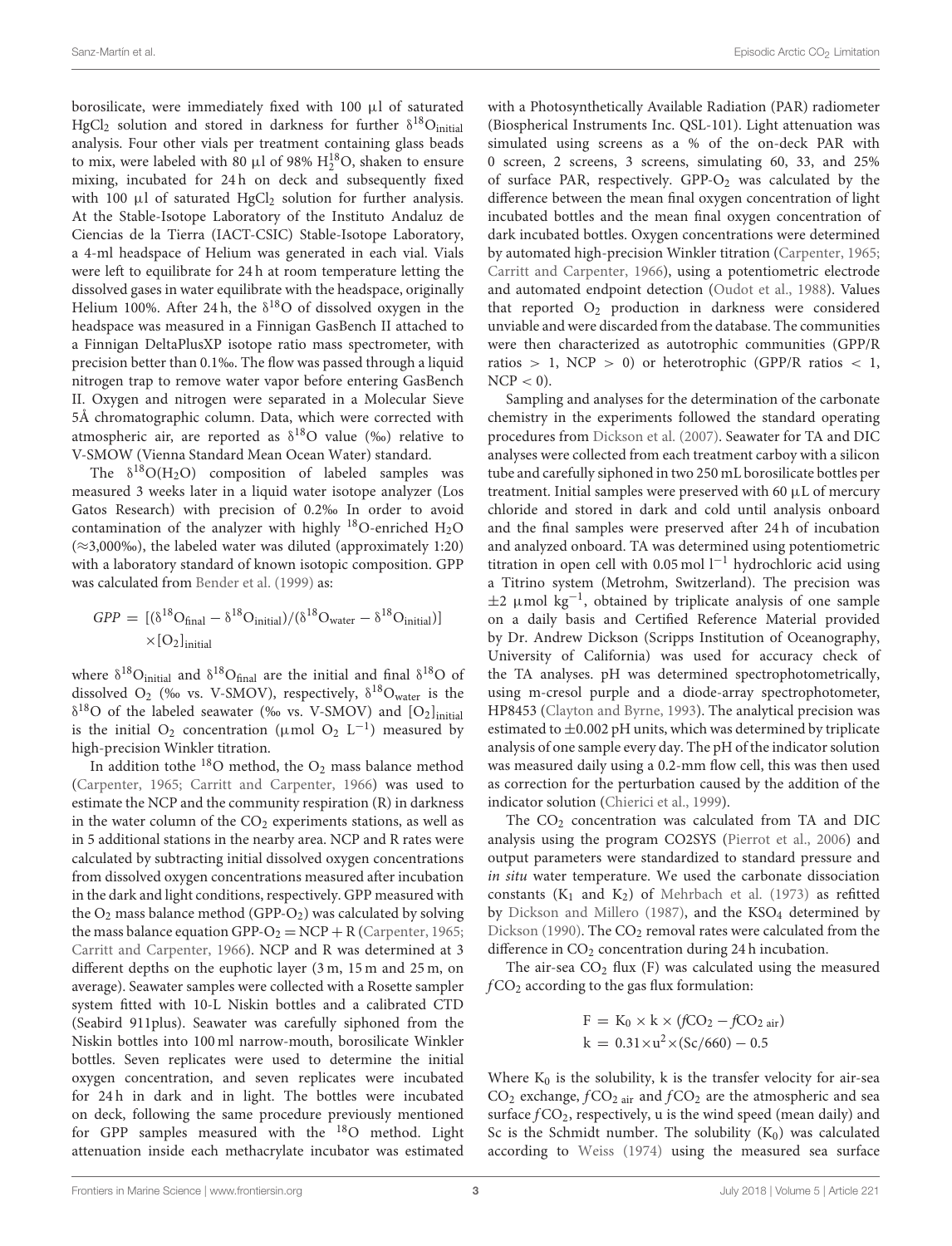temperature (SST) and salinity values. The transfer velocities (k) and the Schmidt number (Sc) were calculated according to [Wanninkhof \(1992\)](#page-10-12) for monthly and daily average observed wind speed (Equation 3) and are based on wind speed (u). The  $fCO<sub>2 air</sub>$  was estimated from the monthly  $xCO<sub>2air</sub>$  from Ny-Ålesund [\(www.nilu.no\)](www.nilu.no). The dry atmospheric mole fraction was converted into the atmospheric  $pCO_2$  ( $pCO_{2air}$ ) in wet air using the relative air humidity, air pressure and air temperature for the date when the fluxes based on ship data were estimated.

Chlorophyll a concentration (Chl a) was collected from the same depth at which seawater was collected for the experiments conducted in May 2015 and was determined fluorometrically by filtering 200 mL of the sub-surface seawater sampled through Whatman GF/F filters and extracted in 90% acetone for 24 h before spectrofluorometric determination using a Shimadzu RF-5301PC spectrofluorometer, following [Parsons et al. \(1984\)](#page-9-22). For the experiments conducted in May and August 2014, Chl a was derived from the fluorescence measured in a calibrated CTD (Seabird 911plus) at the depth of the sampled seawater using linear regression equations between results of Chl a and fluorescence measured in from previous vertical profiles in same stations ( $R^2 > 0.67$  and  $n = 12$  for every regression equation).

Samples of unfiltered 50 mL seawater was collected at the same depth of the experiments conducted in May 2015 for analysis of phosphorus, nitrate-nitrite, and silicate concentrations and vials were kept frozen until analysis using standard seawater methods using a Flow Solution IV analyzer from O.I. Analytical, USA. The analyzer was calibrated using reference seawater from Ocean Scientific International Ltd. UK. Nutrients concentrations of the experiments conducted in May and August 2014 were analyzed in a previous vertical profile from the same station.

Samples of 100 mL of untreated plankton community were collected from each experimental community, at the onset of the experiment, and fixed with glutaraldehyde (at 1–1.5%). Cells were counted following the Utermöhl method, while also measuring the linear dimensions of the different taxa present to allow biovolume calculations by approximation to the nearest geometrical figure. Samples were concentrated in 50-ml chambers for 48 h and counted in a transmitted-light inverted microscope (Zeiss Axiovert 200) at 200x or 400x magnification depending on cell size. Phytoplankton cells were differentiated into species or genus, and their contribution to the communities is presented as % of the community biovolume.

The response of GPP to increased  $CO<sub>2</sub>$  was compared among experiments using the Ln-transformed effect size:

Ln effect size  $GPP = LnGPP_E - LnGPP_C$ 

Where  $GPP_E$  and  $GPP_C$  are the mean response in the experimental and control treatments, respectively  $(n = 3-4)$ . The effect size is frequently used in experimental ecology to quantify the proportional effect of a treatment and to facilitate the comparison of biological responses across experiments [\(Hedges et al., 1999\)](#page-9-23). An Ln effect size of GPP of zero is interpreted as having no effect on GPP, whereas a positive value indicates a positive effect of  $CO<sub>2</sub>$  on GPP and a negative value indicates a negative effect of  $CO<sub>2</sub>$  on GPP. The variance in the Ln effect size was calculated following [Kroeker et al. \(2010\)](#page-9-24). Moreover, comparisons based on the Ln effect size GPP did not assume normality and were heterogeneous because the experiments encompassed distinct phases of blooms, which occur rapidly and yield extreme data (i.e., very low  $pCO<sub>2</sub>$  and high GPP; [R Core Team, 2014\)](#page-9-25). The analyses were carried out using RStudio 0.98.945 and the "Metafor package" designed for meta-analyses [\(Viechtbauer,](#page-10-13) [2010\)](#page-10-13).

# RESULTS

# Community Metabolism and CO<sub>2</sub> Demand

GPP-O<sup>2</sup> within the euphotic layer increased with increasing Chl *a* concentration ( $p < 0.0001$ ,  $R^2 = 0.81$ , Figure S2), resulting in low-CO<sub>2</sub> waters (ranging from 281 to 128  $\mu$ atm of  $pCO<sub>2</sub>$ , [Table 1](#page-4-0)). GPP, measured with the <sup>18</sup>O method, of these low-CO<sub>2</sub> communities ranged from 5.8 to 82.4 µmol O<sub>2</sub> L<sup>-1</sup> d<sup>-1</sup> in spring, under blooming conditions, while in summer GPP was much lower (0.4–1.4 µmol O<sub>2</sub> L<sup>-1</sup> d<sup>-1</sup>), reflecting a recycling phase. The GPP- $O_2/R$  ratio was extremely high in the euphotic layer in spring (43.4  $\pm$  0.85, with a maximum value of 244.6) compared with low values in summer  $(2.67 \pm 0.73)$ . As a result, the waters sampled were consistently undersaturated in  $CO<sub>2</sub>$  and with a broad range of primary productivity rates. Consistent with the role of biota as a  $CO<sub>2</sub>$  sink, there was oceanic uptake of atmospheric  $CO<sub>2</sub>$  at the stations sampled, which increased with increasing NCP in the euphotic layer (**[Figure 1](#page-5-0)**, **[Table 1](#page-4-0)**). However, the resulting input of atmospheric  $CO<sub>2</sub>$  was much smaller than the net  $CO<sub>2</sub>$  demand by the plankton community, calculated assuming a 1:1 ratio between  $O_2$  and C, accounting for 19%, on average, of the net biological removal (**[Figure 1](#page-5-0)**, **[Table 1](#page-4-0)**).

# Response to Experimental  $CO<sub>2</sub>$  Additions

In situ  $pCO_2$  ranged from 128 to 281  $\mu$ atm (**[Table 1](#page-4-0)**, Table S1), within reported in situ  $pCO<sub>2</sub>$  across the Arctic Ocean (78 to 765µatm; [Bakker et al., 2016\)](#page-8-7), and the experimentally-elevated  $pCO<sub>2</sub>$  ranged from 178 to 1,096  $\mu$ atm (Table S1), consistent with predicted scenarios of atmospheric  $CO<sub>2</sub>$  by 2,100 [\(IPCC, 2014\)](#page-9-26). The experimentally tested plankton communities represented variable biogeochemical parameters, from low-productivity communities supported by nutrient recycling sampled in August 2014, to pre-bloom, blooming and decay phases, sampled in May 2014 and 2015. All of the waters sampled were characterized by low salinity  $\left( < 34.3 \right)$  and low temperatures  $\left( < 0.1\degree\text{C} \right)$ , except in August 2014-1 ( $7^\circ$ C), probably due to the proximity of surface waters to the WSC that transports warm Atlantic water mass.

Three of the experiments showed positive responses to  $CO<sub>2</sub>$ additions, all of them for communities sampled in May (May 2014-1, May 2015-1, May 2015-2). These were characterized by the highest in situ GPP (6.2, 46, and 82.4 µmol O<sub>2</sub> L<sup>-1</sup> d<sup>-1</sup>, respectively), high Chl  $a$  concentration (7.9, 10.6, and 13  $\mu$ g Chl a  $L^{-1}$ ), low  $pCO_2$  (<193 µatm) and either low nutrient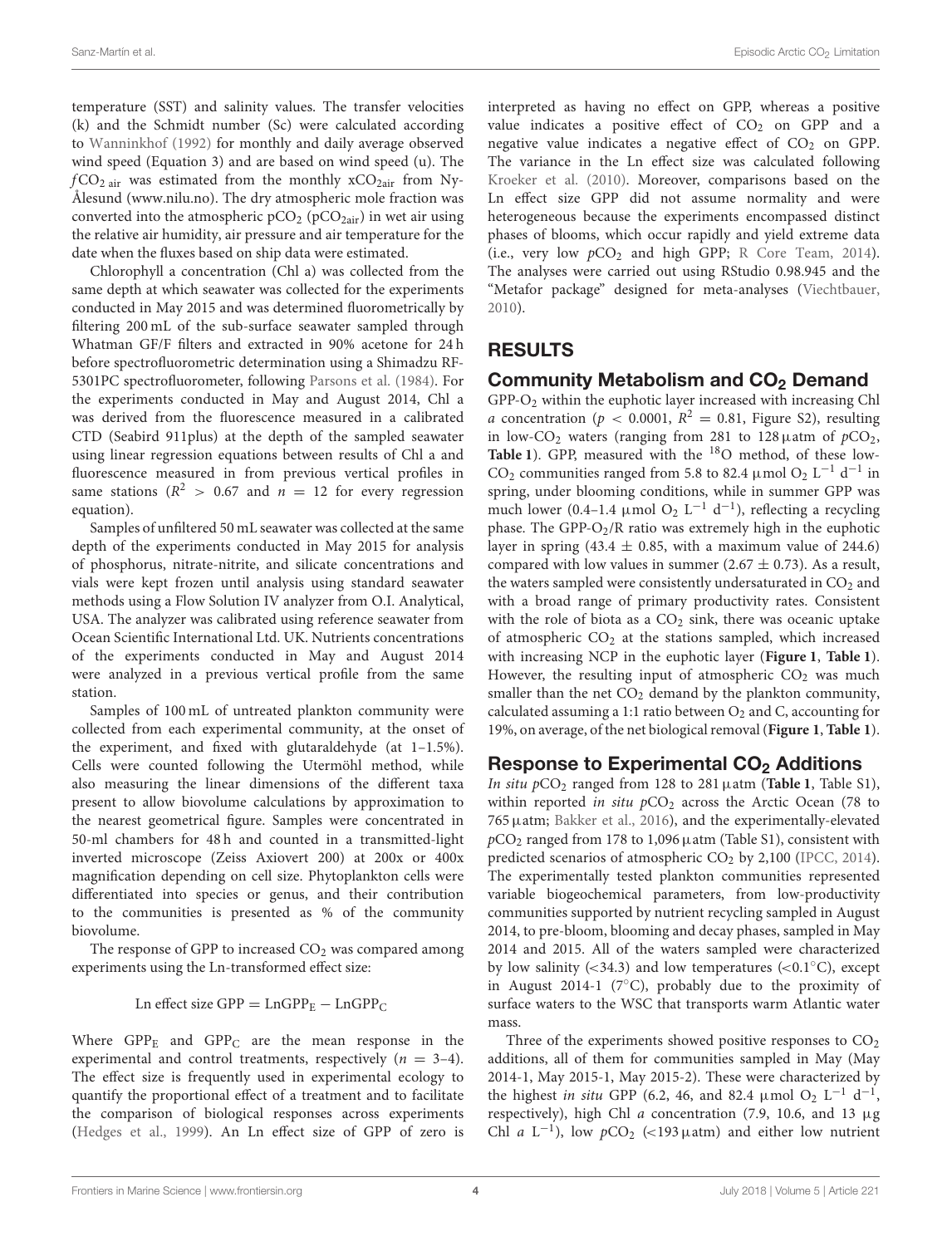| Variables                                                                            |                     |                        |                                                                       | Experiments                                                |                     |                                             |                                                              |
|--------------------------------------------------------------------------------------|---------------------|------------------------|-----------------------------------------------------------------------|------------------------------------------------------------|---------------------|---------------------------------------------|--------------------------------------------------------------|
|                                                                                      | May2014-1           | May2014-2              | Aug2014-1                                                             | Aug2014-2                                                  | Aug2014-3           | May2015-1                                   | May2015-2                                                    |
| Date (d)                                                                             | 5/23/2014           | 5/25/2014              |                                                                       | $8/12/2014$<br>2.9<br>-0.4<br>31.5                         | 8/14/2014           | 5/2/2015                                    | 5/4/2015                                                     |
| Depth (m)                                                                            | 2.4                 | $\frac{3}{2}$          | $8/7/2014$<br>5.7<br>7.0<br>7.4 ± 0.1<br>-1.5<br>-1.5<br>7.11<br>7.11 |                                                            | 3.0                 | 5.0                                         | 5.0                                                          |
| Temperature (°C)                                                                     | $-0.8$              | $-1.2$                 |                                                                       |                                                            |                     |                                             |                                                              |
| Salinity (psu)                                                                       | 33.9                | 33.6                   |                                                                       |                                                            | $-0.1$<br>31.6      | $-1.0$<br>34.2                              | $-13$<br>34.2                                                |
| GPP $\pm$ SE ( $\mu$ mol O <sub>2</sub> L <sup>-1</sup> d <sup>-1</sup> )            | $6.2 \pm 0.1$       | $5.8 \pm 0.6$          |                                                                       |                                                            | $0.8 \pm 0.1$       | $46.0 \pm 6.0$                              | $82.4 \pm 11.4$                                              |
| Avg. LN ES GPP ( $\mu$ mol O <sub>2</sub> L <sup>-1</sup> d <sup>-1</sup> )          | 0.5                 | $-0.5$                 |                                                                       | $0.4 \pm 0.03$<br>$-0.1$<br>170.8<br>0.3                   | $-0.6$              | 0.2                                         |                                                              |
| $\rho$ CO <sub>2</sub> ( $\mu$ atm)                                                  | 142.5               | 127.9                  |                                                                       |                                                            | 185.7               |                                             |                                                              |
| Chi a $(\mu g L^{-1})$                                                               | 7.9                 | $\frac{8}{1}$          |                                                                       |                                                            | 0.4                 | $167.5$<br>10.6                             |                                                              |
| $NO3 + NO2 \pm SE (µmol N L-1)$                                                      | $0.7 \pm 0.0$       | $0\pm0.0$              | $10.3 + 0.6$                                                          |                                                            | $0.5 \pm 0.0$       |                                             |                                                              |
| $PO4 \pm SE(\mu mol PL^{-1})$                                                        | $0.1 \pm 0.0$       | $0.0 + 0.0$            |                                                                       |                                                            | $0.1 \pm 0.0$       |                                             |                                                              |
| $SiO_4 \pm SE$ ( $\mu$ mol $Si L^{-1}$ )                                             | $0.9 \pm 0.1$       | na                     | $0.7 \pm 0.0$<br>4.8 ± 0.6                                            |                                                            | $0.7 \pm 0.0$       | 0.74                                        |                                                              |
| Total phytoplankton (cell L <sup>-1</sup> )                                          | 47,300              | 19,400                 | 870                                                                   | $0.7 \pm 0.0$<br>$0.1 \pm 0.0$<br>$0.6 \pm 0.0$<br>$1,870$ | 2,910               | 10,180                                      | 0.2<br>192.5<br>19.0<br>19.7<br>19.7<br>19.7<br>19.7<br>19.7 |
| Phaeocystis spp. (%)                                                                 | 99.4                |                        |                                                                       |                                                            | 26.2                | $\circ$                                     |                                                              |
| Diatoms (%)                                                                          | 0.6                 | $79.2$<br>$1.6$<br>$0$ |                                                                       |                                                            | 69.9                | 68.6                                        |                                                              |
| Dinoflagellates (%)                                                                  |                     |                        |                                                                       |                                                            |                     |                                             |                                                              |
| No identified (%)                                                                    | $\circ$ $\circ$     | 9.2                    |                                                                       |                                                            | $0.0$<br>2.4        | $0.0$<br>31.0                               |                                                              |
| Air-sea CO <sub>2</sub> flux ( $\mu$ mol C m <sup>-2</sup> d <sup>-1</sup> )         | 1,504               | 37,927                 |                                                                       |                                                            | 14,823              | 8,450                                       | 13,224                                                       |
| Integrated NCP $\pm$ SE ( $\mu$ mol O <sub>2</sub> m <sup>-2</sup> d <sup>-1</sup> ) | 236,302 ± 4,097     | 290,586 ± 11,732       | $97.3$<br>$97.3$<br>0.0<br>0.0<br>12,613<br>41,755 ± 7,814            | $91,310 \pm 17,888$                                        | $44,962 \pm 10,460$ | rø                                          | ra                                                           |
| Integrated NCP/Air-sea CO <sub>2</sub> flux (No units)                               | 157.1               | $\frac{7.7}{13.1}$     | $3.\overline{3}$                                                      | 5.7                                                        | 3.0                 | ra                                          | ma                                                           |
| Air-sea CO <sub>2</sub> flux /Integrated NCP (%)                                     | 0.6                 |                        | 30.2                                                                  | 17.6                                                       | 33.0                | rø                                          | na                                                           |
| Ice conditions                                                                       | Very open drift ice | Open drift ice         | Open waters                                                           | Open drift ice                                             | Open drift ice      | Fjord mouth, no<br>$\overset{\circ}{\cong}$ | Fjord mouth, no<br>$\overset{\circ}{\underline{\circ}}$      |

TABLE 1 | In situ conditions and results of the seven experiments conducted in the west and northwest of Svalbard. TABLE 1 | In situ conditions and results of the seven experiments conducted in the west and northwest of Svalbard.

Na indicates not available and the phytoplankton abundance is reported as the % of the microphytoplankton biovolume.

<span id="page-4-0"></span>Na indicates not available and the phytoplankton abundance is reported as the % of the microphytoplankton biovolume.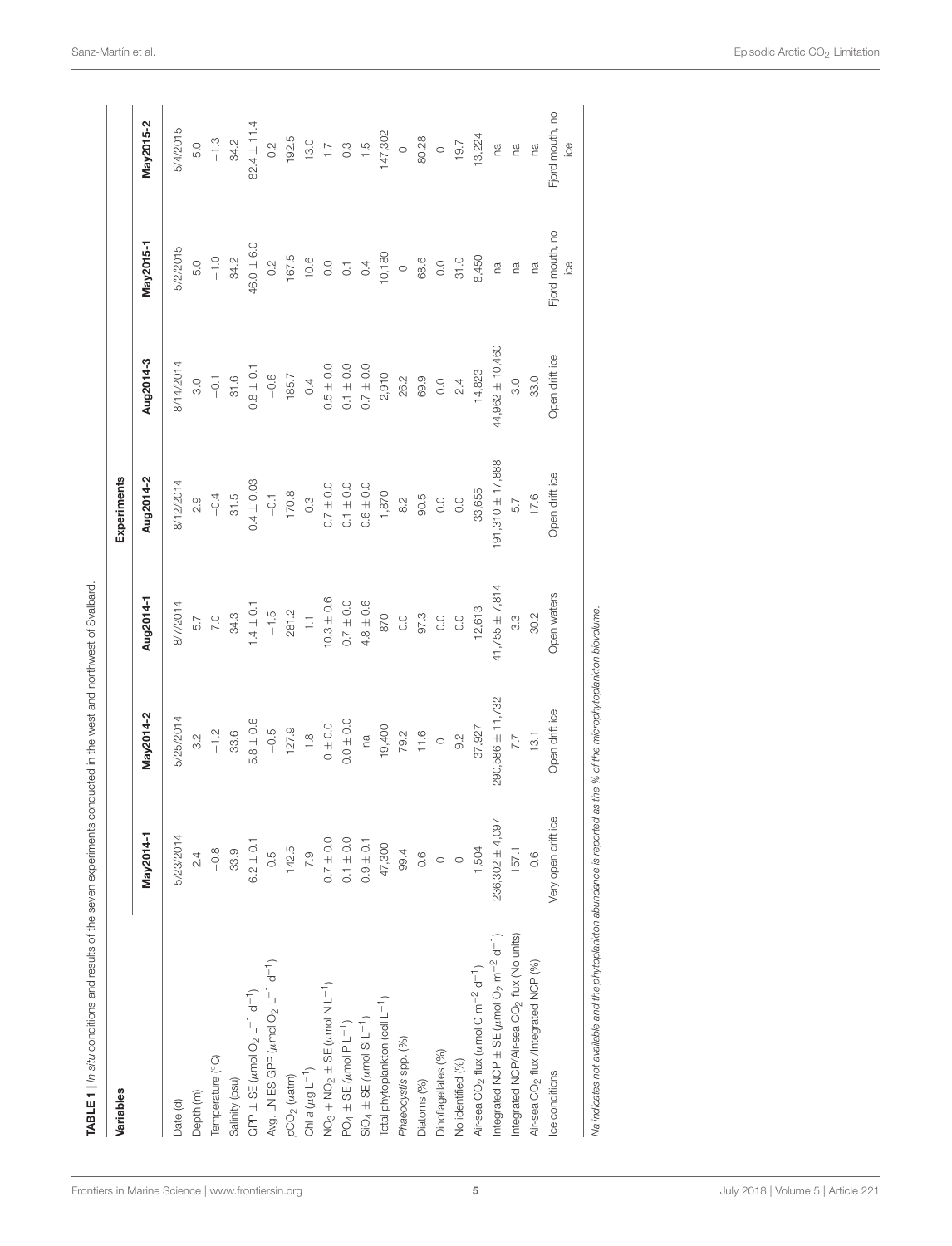

<span id="page-5-0"></span>concentrations (0.7 µmol N L<sup>-1</sup>, 0.1 µmol P L<sup>-1</sup>, and 0.9 µmol Si L<sup>-1</sup>, in May 2014-1), depleted in nitrite and nitrate (0 NO<sub>3</sub>  $+$  NO<sub>2</sub>, 0.1 PO<sub>4</sub>, 0.4 SiO<sub>4</sub>, in May 2015-1) or slightly higher nitrate, phosphate and silicate  $(1.7 \text{ NO}_3 + \text{NO}_2, 0.3 \text{ PO}_4, 1.5)$ SiO4, in May 2015-2) (**[Table 1](#page-4-0)**). In these three experiments the phytoplankton communities supported high cell density, with a dominance of diatoms in May 2015-1 and 2, such as the centric diatoms Thalassiosira sp. and Chaetoceros sp., and a community dominated by Phaeocystis sp. in May 2014-1 (**[Table 1](#page-4-0)**). The GPP yield per  $\mu$ mol of added CO<sub>2</sub> of every community tested was calculated as the slope of the fitted regression equations between GPP and the concentration of added CO<sub>2</sub> (Table S1, [Figure 2](#page-5-1)). The GPP yield per  $\mu$ mol added CO<sub>2</sub> increased with increased GPP at in situ  $CO<sub>2</sub>$  concentration, being 10-fold higher in spring than in summer (**[Figure 2](#page-5-1)**).

The response of GPP to  $CO<sub>2</sub>$  addition was negative in four of the seven experiments, including all of the experiments conducted in August and one experiment in May 2014 (2014-2, **[Table 1](#page-4-0)**), with communities generally characterized by low GPP (from 5.8 to 0.4 µmol O<sub>2</sub> L<sup>-1</sup> d<sup>-1</sup>), low Chl *a* concentration (1.8 to 0.3  $\mu$ g L<sup>-1</sup>), low pCO<sub>2</sub> (ranging from 128 to 281  $\mu$ atm) and low abundance of phytoplankton, dominated by diatoms such as Chaetoceros sp. and a presence of dinoflagellates, such as Protoperidinium sp. (**[Table 1](#page-4-0)**). Dissolved inorganic nutrients concentrations were generally low (nitrite and nitrate ∼0.7 µmol N L<sup>-1</sup>, phosphate ~0.1 µmol P L<sup>-1</sup>, and silicate ~0.6 µmol Si L<sup>-1</sup>), except for the experiment conducted in August 2014 (2014-1), which showed high nitrate (10.3  $\mu$ mol N L<sup>-1</sup>) and silicate concentrations (4.8 µmol Si L<sup>-1</sup>), despite low in situ GPP (1.4  $\mu$ mol O<sub>2</sub> L<sup>-1</sup> d<sup>-1</sup>).



<span id="page-5-1"></span>summer (triangles).

A meta-analysis of the experimental results revealed consistent patterns in the responses observed. In particular, the response to  $CO<sub>2</sub>$  enrichment, measured as the Ln effect size for GPP, increased significantly with the biomass of the communities tested ( $p = 0.002$ ,  $R^2 = 0.36$ , **[Figure 3A](#page-6-0)**). The Ln effect size of GPP became positive, indicative of an increase in GPP under elevated  $CO<sub>2</sub>$ , during dense blooms with Chl  $a$  concentrations in excess of 7  $\mu$ g Chl a L<sup>-1</sup> ([Figure 3A](#page-6-0)). The Ln effect size for GPP declined with increasing in situ  $pCO<sub>2</sub>$  and became positive when the *in situ*  $pCO<sub>2</sub>$  was below 150  $\mu$ atm (**[Figure 3B](#page-6-0)**). The strongest GPP stimulation was found in a community with intermediate GPP (6.2  $\pm$  0.1 µmol O<sub>2</sub> L<sup>-1</sup> d<sup>-1</sup>, experiment May 2014-1) and dominated by Phaeocystis sp. (99.4% of the biovolume, **[Table 1](#page-4-0)**, Table S1, **[Figure 4](#page-6-1)**). Two diatom-dominated communities (51.5% and 76.6% of the microphytoplankton biovolume) with high GPP (46  $\pm$  6 and 82.4  $\pm$  11.4 µmol O<sub>2</sub> L<sup>-1</sup> d<sup>-1</sup>) were also stimulated by CO<sub>2</sub> enrichment (May 2015-1 and May 2015-2 respectively, **[Table 1](#page-4-0)**, Table S1). As a result of the  $CO<sub>2</sub>$  unsaturated waters and the low atmospheric  $CO<sub>2</sub>$  input (**[Figure 1](#page-5-0)**), the turnover of  $CO<sub>2</sub>$  pool in the communities tested, calculated as the slopes of fitted regression equations between the CO<sub>2</sub> removal rates (in units of  $\mu$ mol CO<sub>2</sub> L<sup>-1</sup> d<sup>-1</sup>) and the concentration of added  $CO<sub>2</sub>$ , increased with increasing in situ GPP (**[Figure 5](#page-6-2)**, Table S1).

### **DISCUSSION**

The atmospheric resupply of  $CO<sub>2</sub>$  was far too slow to compensate for the observed biological drawdown of  $CO<sub>2</sub>$  (19% of removal, [Figure 1](#page-5-0)), resulting in low-CO<sub>2</sub> waters at the end of the Arctic spring bloom [\(Kaltin et al., 2002;](#page-9-27) [Bates et al., 2006;](#page-8-8) Bates and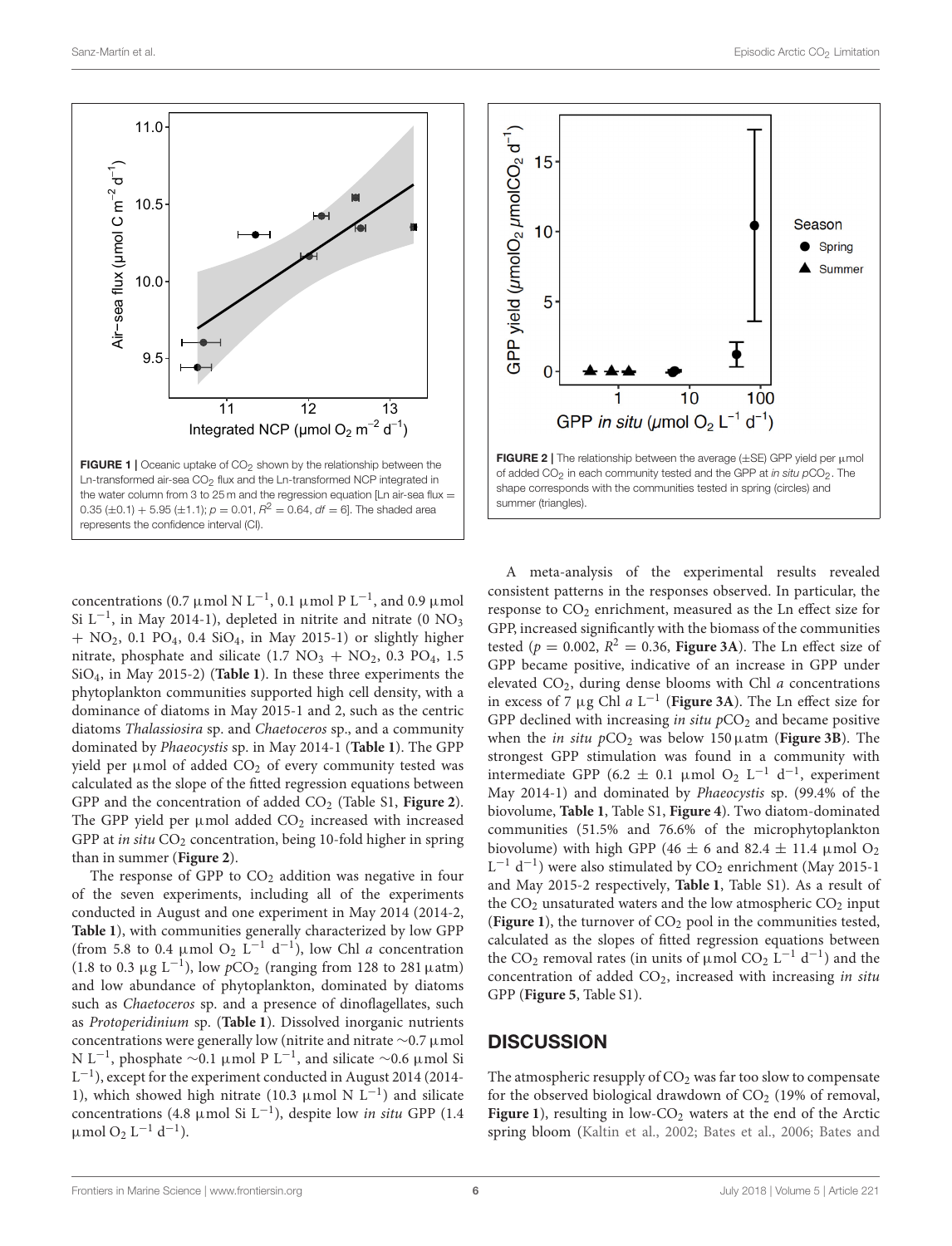

<span id="page-6-0"></span>FIGURE 3 | The relationship between the Ln Effect Size of GPP (±SE) and: (A) the in situ Chl a concentration in the communities tested and the regression equation [Ln Effect Size of GPP =  $-0.7$  (±0.17) + 0.10 (±0.3) Chl a;  $R^2 = 0.36$ ,  $p = 0.002$ ]; and (B) the in situ pCO<sub>2</sub> and the regression equation [Log Effect Size of GPP = 1.52 (±0.43) – 0.01 (±0.00) in situ pCO<sub>2</sub>;  $R^2 = 0.50$ ,  $p = 0.0001$ ] at temperature <0°C in black and 7°C in red. The shaded area area represents the CI indicates de 95% confidence interval (CI) of the regression equation.

![](_page_6_Figure_4.jpeg)

<span id="page-6-1"></span>Mathis, [2009;](#page-8-1) [Fransson et al., 2009,](#page-9-0) [2017\)](#page-9-7). Upward CO<sub>2</sub> supply from deeper layers was also likely to be low because the seasonal stratification produced by melting sea ice in the same area leads to small upward diffusive fluxes [\(Randelhoff et al., 2016\)](#page-9-28). The large imbalances that we observed between net biological CO<sup>2</sup> consumption and supply explain the sensitivity of the Arctic phytoplankton community to  $CO<sub>2</sub>$  limitation. The time for photosynthetic removal of the CO<sub>2</sub> pool, in the absence of recycling mechanisms, ranged from more than 10 days for the

![](_page_6_Figure_6.jpeg)

<span id="page-6-2"></span>least productive communities to 3 days for communities in the most active phase of the spring bloom (**[Figure 5](#page-6-2)**). Respiratory remineralization of  $CO<sub>2</sub>$  was characteristically low during the spring bloom (40-fold lower than photosynthetic uptake, i.e.,  $P/R = 43$ ) as is the atmospheric input of  $CO<sub>2</sub>$ , leading to  $CO<sub>2</sub>$ depletion, thereby creating the conditions for  $CO<sub>2</sub>$  limitation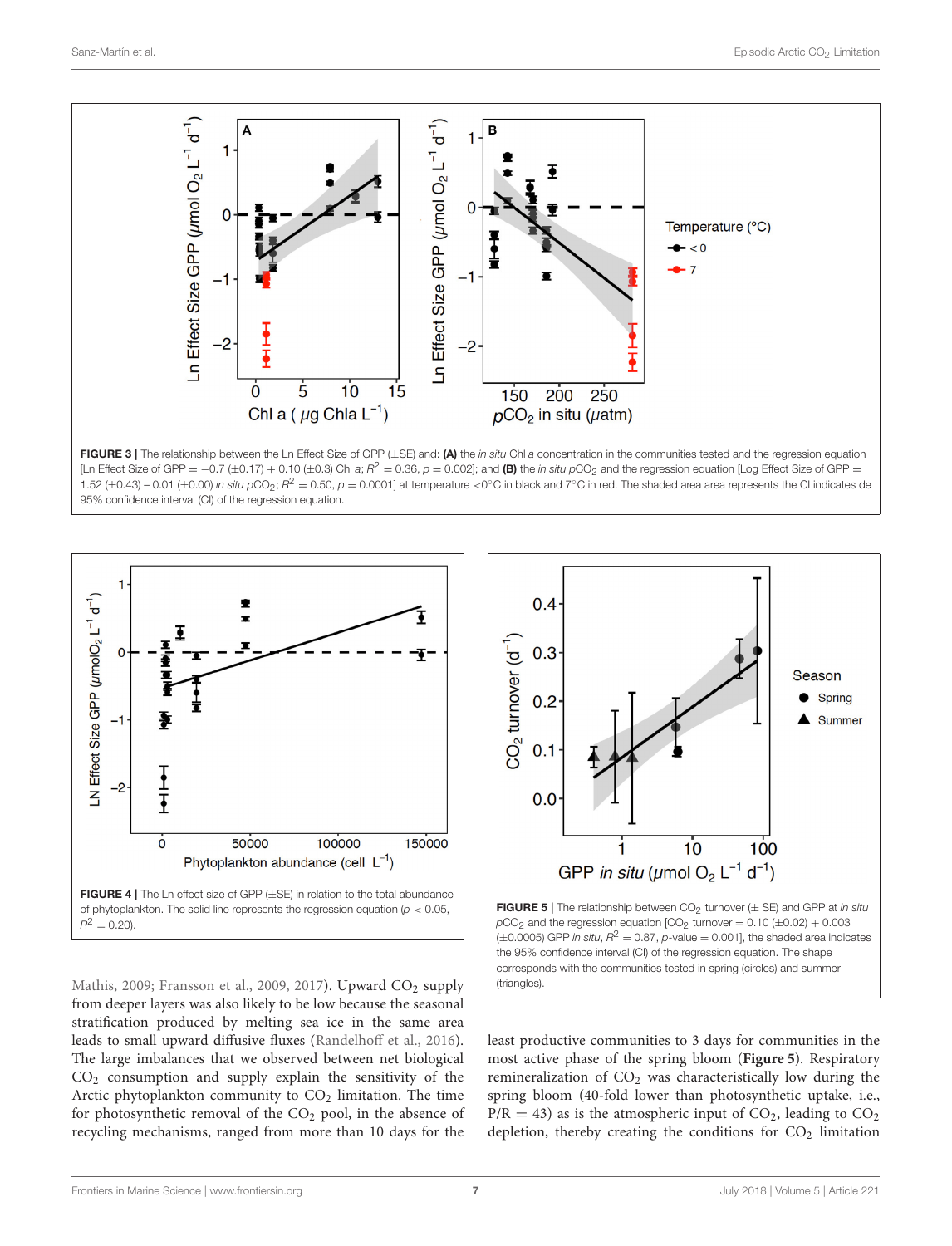during the spring bloom. The peak of the spring Arctic bloom was characterized by autotrophic communities with high net biological CO<sub>2</sub> demand and high P/R ratios on average (43  $\pm$ 0.8) showed consistent with previous reports (Vaquer-Sunyer et al., [2013\)](#page-10-1), with the communities acting as strong  $CO<sub>2</sub>$  sinks during spring. In August, when recycling processes drive primary production, the average GPP-O<sub>2</sub>/R ratio (3  $\pm$  0.7) was more than 10-fold lower than that in spring.

The plankton communities tested spanned a range of bloom stages according to the season and the location and yielded a broad diversity of responses to increased  $CO<sub>2</sub>$ , from increased GPP, generally observed (3 of 4 experiments) in the spring, along with a very high GPP yield per unit CO<sub>2</sub> added, to suppression of GPP in the summer experiments. This is consistent with expectations, as high net biological demand for  $CO<sub>2</sub>$  in spring, along with low resupply from low respiration rates and air-sea exchange, lead to a rapid  $CO<sub>2</sub>$  depletion. In contrast, a closer balance between community production and respiration during the recycling mode, in summer, when communities are strongly nutrient-limited, relives them from  $CO<sub>2</sub>$  limitation. The finding of a prevalence of suppression of GPP with  $CO<sub>2</sub>$  enrichment in the summer was unexpected, as we expected no effect but not a negative one, which we are unable to explain and may in fact reflect pH-dependent processes, as CO<sub>2</sub> enrichment leads to decrease in pH, rather than negative effects of  $CO<sub>2</sub>$  itself.

The broad diversity of responses observed further allowed us, through a meta-analysis approach, to explore the conditions associated with  $CO<sub>2</sub>$  limitation. In particular, we found that these divergent results were dependent on the biological demand for  $CO<sub>2</sub>$  and the extent of  $CO<sub>2</sub>$  depletion in the water column. These findings point at a shifting role of  $CO<sub>2</sub>$  with seasons, supporting the hypothesis of the existence of transient time windows of  $CO<sub>2</sub>$ limitation during highly productive periods in spring.

We observed the most negative effect size (i.e., suppression of GPP with addition of  $CO<sub>2</sub>$ ) in a community sampled in warm surface water and slightly influenced by melting sea ice (with 7 ◦C temperature and 34.3 salinity), likely indicating an influence of the WSC, transporting warm Atlantic water mass. This community supported low Chl a concentration and the highest  $pCO<sub>2</sub>$  (281  $\mu$ atm) observed in this study (**[Figures 3A,B](#page-6-0)**). This negative result is consistent with the temperature-dependence of the response of GPP to  $CO<sub>2</sub>$  reported by [Holding et al.](#page-9-10) [\(2015\)](#page-9-10), as well as with the temperature threshold of  $5^{\circ}$ C at which Arctic plankton communities have been shown to shift from autotrophic to heterotrophic [\(Holding et al., 2013\)](#page-9-29). However, the mechanism through which added  $CO<sub>2</sub>$  suppresses GPP is unclear. It may involve indirect effects of changes in pH on cellular composition [\(Taraldsvik and Myklestad, 2000\)](#page-10-14) or the pHdependence of the availability of other nutrients, such as trace metals [\(Saito and Goepfert, 2008;](#page-10-15) [Shi et al., 2010;](#page-10-16) [Xu et al., 2010,](#page-10-17) [2012\)](#page-10-18). No or little response to  $CO<sub>2</sub>$  enrichment was expected in waters with  $pCO<sub>2</sub>$  near atmospheric equilibrium (Mercado and Gordillo, [2011\)](#page-9-8). In turn, an increase in GPP with  $CO<sub>2</sub>$ enrichment was expected in cold waters depleted in  $CO<sub>2</sub>$  relative to atmospheric equilibrium but still containing enough dissolved inorganic nutrients to support primary production (Holding et al., [2015\)](#page-9-10).

Our results showed that GPP increased by 32–72% (Table S1) on average when  $CO<sub>2</sub>$  was supplied to blooming phytoplankton communities (Chl  $a > 7 \mu g L^{-1}$ ) supporting high CO<sub>2</sub> demand (GPP > 6  $\mu$ mol O<sub>2</sub> L<sup>-1</sup> d<sup>-1</sup>), and growing under low  $pCO_2$  $\approx$  150  $\mu$ atm) and in the presence of low, but inorganic nutrients concentrations. These conditions, found during the Arctic spring bloom, therefore, define those under which episodes episodic  $CO<sub>2</sub>$  limitation is expected. It was previously found that the  $CO<sub>2</sub>$ concentration limits photosynthesis of phytoplankton bloom episodes in semi-enclosed systems [\(Mercado and Gordillo, 2011\)](#page-9-8), but the environmental conditions for  $CO<sub>2</sub>$  limitation in Arctic communities have not yet been defined. Moreover, previous experimental results showed that increased CO<sub>2</sub> concentrations may increase primary production in nutrient-poor communities [\(Hein and Sand-Jensen, 1997\)](#page-9-11) and during nutrient-depleted conditions resulting in "carbon-overconsumption" (Taucher et al., [2015\)](#page-10-19). Such carbon-overconsumption has been observed [\(Sambrotto et al., 1993;](#page-10-20) [Banse, 1994\)](#page-8-9) and has been associated with experimental nutrient stress [\(Taucher et al., 2012,](#page-10-21) [2015\)](#page-10-19), suggesting that episodes of  $CO<sub>2</sub>$  limitation could extend into the later phases of a bloom.

Enhanced GPP in response to elevated  $CO<sub>2</sub>$  was observed in highly productive communities, one dominated by *Phaeocystis* sp. and two communities dominated by diatoms (**[Figure 4](#page-6-1)**). However, the strongest enhancement was observed in the community dominated by Phaeocystis sp. (**[Table 1](#page-4-0)**, Table S1), which is an important Arctic haptophyte that tends to be dominant close to drifting ice [\(Wassmann et al., 1999\)](#page-10-5), and with increasing salinity and temperature following ice melt events [\(Lasternas and Agustí, 2010\)](#page-9-30). Phaeocystis sp. is considered to have less-efficient carbon concentration mechanisms (CCMs) than diatoms do [\(Rost et al., 2008\)](#page-10-22). Elevated  $CO<sub>2</sub>$  produces a decrease in inorganic carbon affinity and leads to strong downregulation in the expression of CCMs in some eukaryotic algae, such that the diffusive entry of  $CO<sub>2</sub>$  can be facilitated [\(Giordano et al., 2005;](#page-9-31) [Reinfelder, 2010;](#page-10-23) [Raven et al., 2011\)](#page-9-32). This suggests a possible mechanism through which the GPP of Phaeocystis sp. and diatom communities are stimulated during CO2-enriched conditions. Besides, the abundance of Phaeocystis sp. was greatest when  $pCO<sub>2</sub>$  concentrations were lower than  $150 \mu$ atm, which can potentially influence competitions among phytoplankton species [\(Tortell et al., 2002\)](#page-10-24), a possibility that was not evaluated in our study. Phaeocystis sp. replaces diatoms when the growth of diatoms is limited by the availability of silicic acid while other nutrients remain available to support growth of nondiatom taxa [\(Lasternas and Agustí, 2010\)](#page-9-30). Recently, an under ice bloom in the Arctic dominated by Phaeocystis pouchetii was detected earlier than expected with subsequent decline of DIC [\(Assmy et al., 2017\)](#page-8-10). Our results indicate that both Phaeocystis sp. and diatoms are sensitive to  $CO<sub>2</sub>$  limitation during highly productive periods in the west of Svalbard shelf. Although we cannot extrapolate our results beyond the study area, they are nevertheless relevant because the European sector of the Arctic contributes 50% of the annual Arctic Ocean plankton production [\(Arrigo, 2007\)](#page-8-11).

Our results suggest that increased atmospheric  $CO<sub>2</sub>$  and the resulting increased air-sea CO<sub>2</sub> supply may stimulate Arctic gross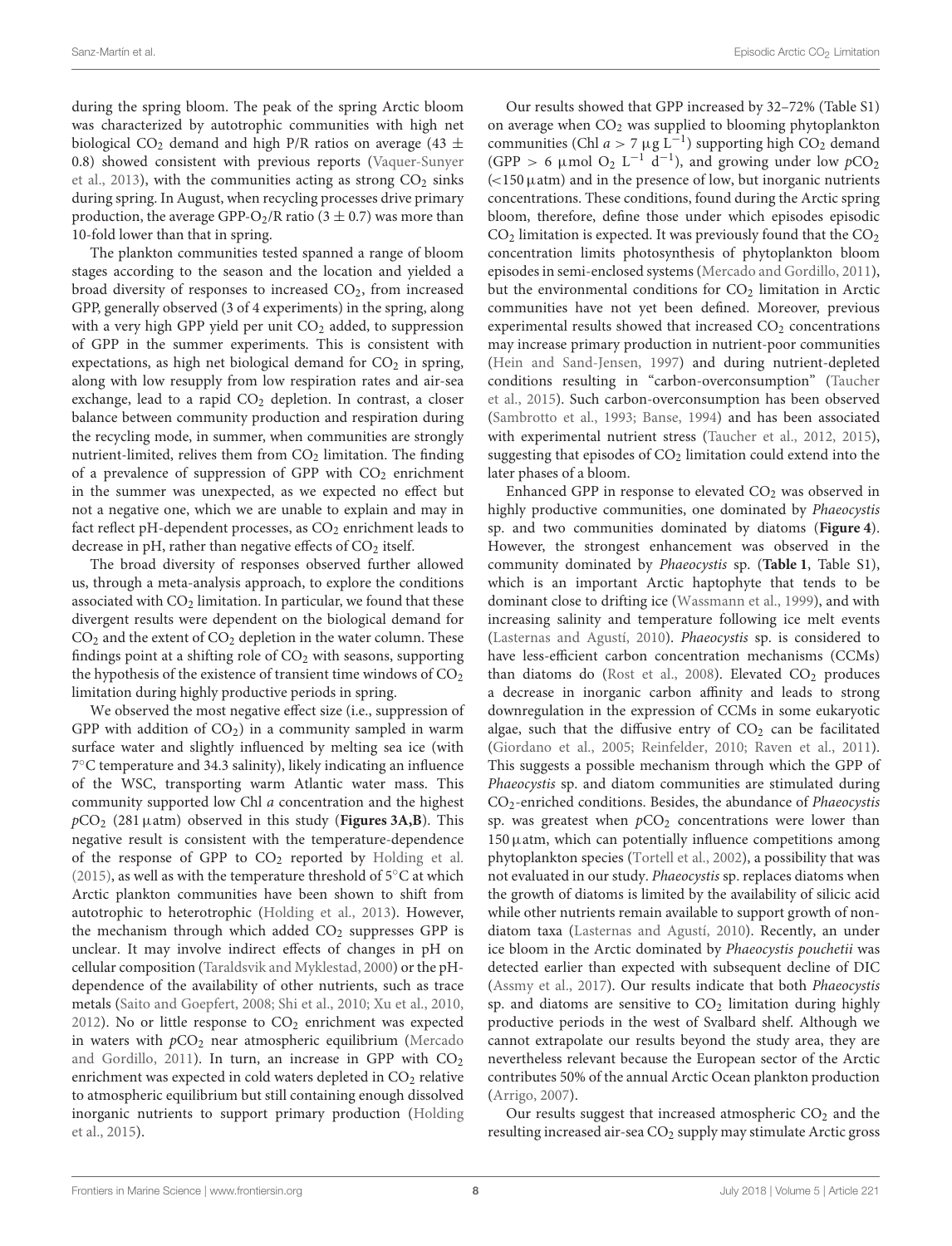production of spring algal blooms under conditions of high biomass, high phytoplankton abundance, presence of nutrients and low  $pCO<sub>2</sub>$ . In contrast, increased  $CO<sub>2</sub>$  may supress gross production during summer conditions, when phytoplankton biomass and production are low, although the mechanisms involved are unknown. Moreover, our results are consistent with previous reports that the response of primary production to increased  $CO<sub>2</sub>$  is suppressed at water temperatures above  $7^{\circ}$ C [\(Holding et al., 2015\)](#page-9-10). The expectation of GPP stimulation with increased  $CO<sub>2</sub>$  during spring blooms assumes that the nutrient supply will not be affected by concurrent changes. Increased stratification, due to Arctic warming and freshening may reduce vertical nutrient supplies from deeper layers (Sarmiento et al., [2004;](#page-10-25) [Wassmann, 2011;](#page-10-26) [Randelhoff et al., 2017\)](#page-9-33), possibly reducing the intensity and timing of the spring algal bloom and, therefore, its carbon demand and potential  $CO<sub>2</sub>$  limitation. In contrast, areas currently covered by ice would, as the extent of ice continues to decline, support stronger algal spring blooms [\(Arrigo et al., 2008\)](#page-8-12), which may experience episodic  $CO<sub>2</sub>$ limitation. The greatest increases in primary production in a future Arctic are expected in the Eurasian perimeter (Slagstad et al., [2015\)](#page-10-27). However, current models do not consider the effects of episodic  $CO<sub>2</sub>$  limitation during the Arctic spring.

The global increase in  $CO<sub>2</sub>$  seems to have stimulated the primary production of terrestrial plants on a global scale due to  $CO<sub>2</sub>$  fertilization, possibly affecting the rate of increase in atmospheric  $CO<sub>2</sub>$  concentration and global temperatures [\(Denman et al., 2007;](#page-9-34) [Leggett and Ball, 2015\)](#page-9-35) during the last 10 years [\(Keenan et al., 2016\)](#page-9-36). However, the existence of this slow-down remains controversial [\(Cowtan and Way,](#page-9-37) [2014;](#page-9-37) [Karl et al., 2015\)](#page-9-38). Given the relevant role that the Arctic Ocean plays as a sink for atmospheric  $CO<sub>2</sub>$  (Bates and Mathis, [2009\)](#page-8-1), stimulation of Arctic GPP by  $CO<sub>2</sub>$  during highly productive periods in spring may strengthen the Arctic  $CO<sub>2</sub>$  sink and add, modestly, to biotic feedbacks that may affects global trends in atmospheric  $CO<sub>2</sub>$ . However, negative effects of  $CO<sub>2</sub>$  on primary production of Arctic plankton

### **REFERENCES**

- <span id="page-8-11"></span>Arrigo, K. R. (2007). "Chapter 7: Physical control of primary productivity in arctic and antarctic polynyas," in Polynyas: Windows to the World, Vol. 74 (Berlin: Elsevier), 223–238.
- <span id="page-8-12"></span>Arrigo, K. R., van Dijken, G., and Pabi, S. (2008). Impact of a shrinking Arctic ice cover on marine primary production. Geophys. Res. Lett. 35, 1–6. doi: [10.1029/2008GL035028](https://doi.org/10.1029/2008GL035028)
- <span id="page-8-10"></span>Assmy, P., Fernández-Méndez, M., and Granskog, M. A. (2017). Leads in Arctic pack ice enable early phytoplankton blooms below snow-covered sea ice. Sci. Rep. 7:40850. doi: [10.1038/sre40850](https://doi.org/10.1038/srep40850)
- <span id="page-8-7"></span>Bakker, D. C. E., Pfeil, B., Landa, C. S., Metzl, N., O'Brien, K. M., Olsen, A., et al. (2016). A multi-decade record of high quality  $fCO<sub>2</sub>$  data in version 3 of the Surface Ocean Co<sup>2</sup> Atlas (SOCAT). Earth Syst. Sci. Data Discuss. 8, 383–413. doi: [10.5194/essd-8-383-2016](https://doi.org/10.5194/essd-8-383-2016)
- <span id="page-8-9"></span>Banse, K. (1994). Uptake of inorganic carbon and nitrate by marine plankton and the Redfield Ratio. Global Biogeochem. Cycles 8, 81–84. doi: [10.1029/93GB02865](https://doi.org/10.1029/93GB02865)
- <span id="page-8-1"></span>Bates, N. R., and Mathis, J. T. (2009). The Arctic Ocean marine carbon cycle: evaluation of air-sea CO<sub>2</sub> exchanges, ocean acidification impacts and potential feedbacks. Biogeosciences 6, 2433–2459. doi: [10.5194/bg-6-2433-2009](https://doi.org/10.5194/bg-6-2433-2009)

communities in summer suggest that the "fertilization effect" of CO<sup>2</sup> on Arctic plankton, resulting in enhanced primary production during the short, 2–3 weeks, period of the spring bloom, maybe offset by negative effects through the much longer, 2–3 months, recycling phase, with potentially negative effects for the ecosystem. Whereas the mechanisms leading to enhanced GPP in Arctic plankton with increased  $CO<sub>2</sub>$  during spring appear clear, the mechanisms leading to suppression of GPP with  $CO<sub>2</sub>$  enrichment during summer need be resolved.

## AUTHOR CONTRIBUTIONS

CD and MS-M designed the fieldwork and experiments. MS-M and PC executed the fieldwork and experiments. MS-M, PC, MC, EM, SK, and SA executed laboratory analyses. MS-M and CD analyzed the data and all authors contributed to the writing and editing of the manuscript.

# FUNDING

This study is a contribution to the Carbon Bridge (RCN-226415) project funded by the Norwegian Research Council.

### ACKNOWLEDGMENTS

We thank the crew of R/V Helmer Hanssen, I. Hendriks, M. Vernet, E. Falk, H. Hodal, and A. Granados for their help. J. Holding and L. Meire for valuable comments and V. Unkefer for improvements to the text. MS-M was supported by a La Caixa Ph.D. fellowship.

### SUPPLEMENTARY MATERIAL

The Supplementary Material for this article can be found [online at: https://www.frontiersin.org/articles/10.3389/fmars.](https://www.frontiersin.org/articles/10.3389/fmars.2018.00221/full#supplementary-material) 2018.00221/full#supplementary-material

- <span id="page-8-8"></span>Bates, N. R., Moran, S. B., Hansell, D. A., and Mathis, J. T. (2006). An increasing CO<sup>2</sup> sink in the Arctic Ocean due to sea-ice loss. Geophys. Res. Lett. 33, 1–7. doi: [10.1029/2006GL027028](https://doi.org/10.1029/2006GL027028)
- <span id="page-8-2"></span>Bender, M. L., Grande, K., Johnson, K., Marra, J., Williams, P. J., Sieburth, J., et al. (1987). A comparison of four methods for determining planktonic community production. Limnol. Oceanogr. 32, 1085–1098. doi: [10.4319/lo.1987.32.5.1085](https://doi.org/10.4319/lo.1987.32.5.1085)
- <span id="page-8-3"></span>Bender, M. L., Orchardo, J., Dickson, M. L., Barber, R. T., and Lindley, S. (1999). In vitro  $O_2$  fluxes compared with  $^{14}C$  production and other rate terms during the JGOFS Equatorial Pacific experiment. Deep Res. Part I 46, 637–654.
- <span id="page-8-4"></span>Carpenter, J. H. (1965). The accuracy of the Winkler method for dissolved oxygen analysis. Limnol. Oceanogr. 10, 135–140.
- <span id="page-8-5"></span>Carritt, D. E., and Carpenter, J. H. (1966). Comparison and evaluation of currently employed modifications of the Winkler method for determining dissolved oxygen in seawater. J. Mar. Res. 24, 286–318.
- <span id="page-8-6"></span>Chierici, M., Fransson, A., and Anderson, L. G. (1999). Influence of m-cresol purple indicator additions on the pH of seawater samples: correction factors evaluated from a chemical speciation model. Mar. Chem. 65, 281–290. doi: [10.1016/S0304-4203\(99\)00020-1](https://doi.org/10.1016/S0304-4203(99)00020-1)
- <span id="page-8-0"></span>Chierici, M., Fransson, A., Lansard, B., Miller, L. A., Mucci, A., Shadwick, E., et al. (2011). Impact of biogeochemical processes and environmental factors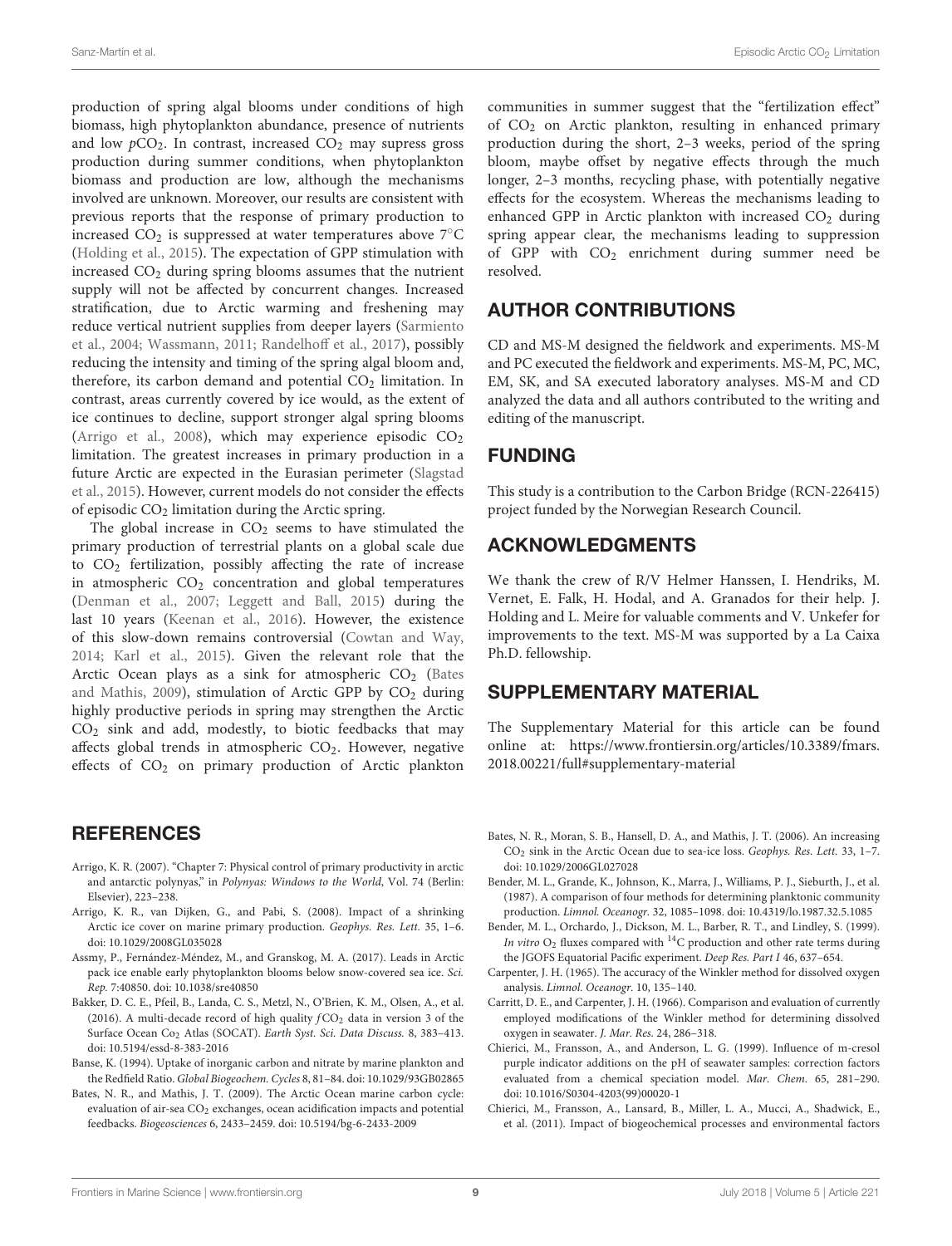on the calcium carbonate saturation state in the Circumpolar Flaw Lead in the Amundsen Gulf, Arctic Ocean. J. Geophys. Res. Ocean 116, 1–12. doi: [10.1029/2011JC007184](https://doi.org/10.1029/2011JC007184)

<span id="page-9-17"></span>Clayton, T. D., and Byrne, R. H. (1993). Spectrophotometric seawater pH measurements: total hydrogen ion concentration scale calibration of m-cresol purple and at-sea results. Deep Sea Res. Part I Oceanogr. Res. Pap. 40, 2115–2129. doi: [10.1016/0967-0637\(93\)90048-8](https://doi.org/10.1016/0967-0637(93)90048-8)

<span id="page-9-37"></span>Cowtan, K., and Way, R. G. (2014). Coverage bias in the HadCRUT4 temperature series and its impact on recent temperature trends. Q. J. R. Meteorol. Soc. 140, 1935–1944. doi: [10.1002/qj.2297](https://doi.org/10.1002/qj.2297)

- <span id="page-9-34"></span>Denman, K. L., Brasseur, G. P., Chidthaisong, A., Ciais, P., Cox, P. M., Dickinson, R. E., et al. (2007). "Couplings between changes in the climate system and biogeochemistry," in Climate Change 2007: The Physical Science Basis. Contribution of Working Group I to the Fourth Assessment Report of the Intergovernmental Panel on Climate Change, eds S. Solomon, D. Qin, M. Manning, Z. Chen, M. Marquis, and K. B. Averyt (New York, NY; Cambridge: Cambridge University Press), 996.
- <span id="page-9-21"></span>Dickson, A. G. (1990). Standard potential of the reaction: AgCl (s) +  $1/2H_2$  (g) = Ag (s)+ HCl (aq), and the standard acidity constant of the ion  $HSO_4^-$  in synthetic sea water from 273.15 to 318.15 K. J. Chem. Thermodyn. 22, 113–127. doi: [10.1016/0021-9614\(90\)90074-Z](https://doi.org/10.1016/0021-9614(90)90074-Z)
- <span id="page-9-20"></span>Dickson, A. G., and Millero, F. J. (1987). A comparison of the equilibrium constants for the dissociation of carbonic acid in seawater media, Deep Sea Res. Part A. Oceanogr. Res. Pap. 34, 1733–1743.
- <span id="page-9-16"></span>Dickson, A. G., Sabine, C. L., and Christian, J. R. (2007). Guide to Best Practices for Ocean CO<sub>2</sub> Measurements. Sidney: PICES Spec. Publ.
- <span id="page-9-9"></span>Engel, A., Borchard, C., Piontek, J., Schulz, K. G., Riebesell, U., and Bellerby, R. (2013). CO<sub>2</sub> increases <sup>14</sup>C primary production in an Arctic plankton community, Biogeosciences 10, 1291–1308. doi: [10.5194/bg-10-1291-2013](https://doi.org/10.5194/bg-10-1291-2013)
- <span id="page-9-0"></span>Fransson, A., Chierici, M., and Nojiri, Y. (2009). New insights into the spatial variability of the surface water carbon dioxide in varying sea ice conditions in the Arctic Ocean. Cont. Shelf Res. 29, 1317–1328. doi: [10.1016/j.csr.2009.03.008](https://doi.org/10.1016/j.csr.2009.03.008)
- <span id="page-9-1"></span>Fransson, A., Chierici, M., Anderson, L. G., Bussman, I., Kattner, G., Jones, E. P., et al. (2001). The importance of shelf processes for the modification of chemical constituents in the waters of the Eurasian Arctic Ocean: implication for carbon fluxe. Cont. Shelf Res. 21, 225–242. doi: [10.1016/S0278-4343\(00\)00088-1](https://doi.org/10.1016/S0278-4343(00)00088-1)
- <span id="page-9-7"></span>Fransson, A., Chierici, M., Skjelvan, I., Olsen, A., Assmy, P., Peterson, A. K., et al. (2017). Effects of sea-ice and biogeochemical processes and storms on underice water  $fCO<sub>2</sub>$  during the winter-spring transition in the high Arctic Ocean: implications for sea-air CO<sub>2</sub> fluxes. J. Geophys. Res. Ocean. 122, 5566-5587. doi: [10.1002/2016JC012478](https://doi.org/10.1002/2016JC012478)
- <span id="page-9-31"></span>Giordano, M., Beardall, J., and Raven, J. A. (2005). CO<sub>2</sub> concentrating mechanisms in algae: mechanisms, environmental modulation, and evolution, Annu. Rev. Plant Biol. 56, 99–131. doi: [10.1146/annurev.arplant.56.032604.144052](https://doi.org/10.1146/annurev.arplant.56.032604.144052)
- <span id="page-9-14"></span>Grande, K. D. (1988). The Use of the Stable Isotope, Oxygen-18, as a Tracer to Measure Gross Primary Production in Coastal and Oligotrophic Waters and in Monoclonal Cultures of Marine Phytoplankton. Kingston, RI: University of Rhode Island.
- <span id="page-9-23"></span>Hedges, L. V., Gurevitch, J., and Curtis, P. S. (1999). The meta-analysis of response ratios in experimental ecology. Ecology 80, 1150–1156. doi: 10.1890/0012- [9658\(1999\)080\[1150:TMAORR\]2.0.CO;2](https://doi.org/10.1890/0012-9658(1999)080[1150:TMAORR]2.0.CO;2)
- <span id="page-9-11"></span>Hein, M., and Sand-Jensen, K. (1997). CO<sub>2</sub> increases oceanic primary production. Nature 388, 526–527. doi: [10.1038/41457](https://doi.org/10.1038/41457)
- <span id="page-9-5"></span>Hodal, H., Falk-Petersen, S., Hop, H., Kristiansen, S., and Reigstad, M. (2012). Spring bloom dynamics in Kongsfjorden, Svalbard: nutrients, phytoplankton, protozoans and primary production. Polar Biol. 35, 191–203. doi: [10.1007/s00300-011-1053-7](https://doi.org/10.1007/s00300-011-1053-7)
- <span id="page-9-29"></span>Holding, J. M., Duarte, C. M., Arrieta, J. M., Vaquer-Suyner, R., Coello-Camba, A., Wassmann, P. F., et al. (2013). Experimentally determined temperature thresholds for Arctic plankton community metabolism. Biogeosciences 10, 357–370. doi: [10.5194/bg-10-357-2013](https://doi.org/10.5194/bg-10-357-2013)
- <span id="page-9-10"></span>Holding, J. M., Duarte, C. M., Sanz-Martín, M., Mesa, E., Arrieta, J. M., Chierici, M., et al. (2015). Temperature dependence of  $CO_2$ -enhanced primary production in the European Arctic Ocean. Nat. Clim. Chang. 5, 1079–1082. doi: [10.1038/nclimate2768](https://doi.org/10.1038/nclimate2768)
- <span id="page-9-12"></span>Hoppe, J. C. M., Schuback, N., Semeniuk, D. M., Maldonado, M. T., and Rost, B. (2017). Functional redundancy facilitates resilience of subarctic phytoplankton

assemblages toward ocean acidification and high irradiance. Front. Mar. Sci. 4:229. doi: [10.3389/fmars.2017.00229](https://doi.org/10.3389/fmars.2017.00229)

- <span id="page-9-26"></span>IPCC (2014). Climate Change 2014: Synthesis Report. Contribution of Working Groups, I., II and III to the Fifth Assessment Report of the Intergovernmental Panel on Climate Change.
- <span id="page-9-13"></span>IPCC Panel (2014). Climate Change 2014: Synthesis Report, Contribution, eds R. K. Pachauri, and L. A. Meyer, Geneva.
- <span id="page-9-6"></span>Juul-Pedersen, T., Arendt, K. E., Mortensen, J., Blicher, M. E., Søgaard, D. H., and Rysgaard, S. (2015). Seasonal and interannual phytoplankton production in a sub-Arctic tidewater outlet glacier fjord, SW Greenland. Mar. Ecol. Prog. Ser. 524, 27–38. doi: [10.3354/meps11174](https://doi.org/10.3354/meps11174)
- <span id="page-9-2"></span>Kaltin, S., and Anderson, L. G. (2005). Uptake of atmospheric carbon dioxide in Arctic shelf seas: Evaluation of the relative importance of processes that influence  $pCO_2$  in water transported over the Bering-Chukchi Sea shelf. Mar. Chem. 94, 67–79. doi: [10.1016/j.marchem.2004.07.010](https://doi.org/10.1016/j.marchem.2004.07.010)
- <span id="page-9-27"></span>Kaltin, S., Anderson, L. G., Olsson, K., Fransson, A., and Chierici, M. (2002). Uptake of atmospheric carbon dioxide in the Barents Sea. J. Mar. Syst. 38, 31–45. doi: [10.1016/S0924-7963\(02\)00168-9](https://doi.org/10.1016/S0924-7963(02)00168-9)
- <span id="page-9-38"></span>Karl, T. R., Arguez, A., Huang, B., Lawrimore, J. H., McMahon, J. R., Menne, M. J., et al. (2015). Possible artifacts of data biases in the recent global surface warming hiatus. Science, 348, 1469–1472. doi: [10.1126/science.aaa5632](https://doi.org/10.1126/science.aaa5632)
- <span id="page-9-36"></span>Keenan, T. F., Prentice, I. C., Canadell, J. G., Williams, C. A., Wang, H., Raupach, M. R., and Collatz, G. J. (2016). Recent pause in the growth rate of atmospheric CO<sup>2</sup> due to enhanced terrestrial carbon uptake. Nat. Commun. 7:13428. doi: [10.1038/ncomms13428](https://doi.org/10.1038/ncomms13428)
- <span id="page-9-24"></span>Kroeker, K. J., Kordas, R. L., Crim, R. N., and Singh, G. G. (2010). Meta-analysis reveals negative yet variable effects of ocean acidification on marine organisms. Ecol. Lett. 13, 1419–1434. doi: [10.1111/j.1461-0248.2010.01518.x](https://doi.org/10.1111/j.1461-0248.2010.01518.x)
- <span id="page-9-30"></span>Lasternas, S., and Agustí, S. (2010). Phytoplankton community structure during the record Arctic ice-melting of summer 2007. Polar Biol. 33, 1709–1717. doi: [10.1007/s00300-010-0877-x](https://doi.org/10.1007/s00300-010-0877-x)
- <span id="page-9-35"></span>Leggett, L. M. W., and Ball, D. A. (2015). Granger causality from changes in level of atmospheric CO<sub>2</sub> to global surface temperature and the El Niño -Southern Oscillation, and a candidate mechanism in global photosynthesis. Atmos. Chem. Phys. Discuss. 15, 11571–11592. doi: [10.5194/acp-15-11571-2015](https://doi.org/10.5194/acp-15-11571-2015)
- <span id="page-9-19"></span>Mehrbach, C., Culberson, C. H., Hawley, J. E., and Pytkowicx, R. M. (1973). Measurement of the apparent dissociation constants of carbonic acid in seawater at atmospheric pressure, Limnol. Oceanogr. 18, 897–907. doi: [10.4319/lo.1973.18.6.0897](https://doi.org/10.4319/lo.1973.18.6.0897)
- <span id="page-9-8"></span>Mercado, J. M., and Gordillo, F. (2011). Inorganic carbon acquisition in algal communities: are the laboratory data relevant to the natural ecosystems? Photosynth. Res. 109, 257–267. doi: [10.1007/s11120-011-9646-0](https://doi.org/10.1007/s11120-011-9646-0)
- <span id="page-9-3"></span>Niebauer, H. J. (1991). Bio-physical oceanographic interactions at the edge of the Arctic ice pack. J. Mar. Syst. 2, 209–232. doi: [10.1016/0924-7963\(91\)90025-P](https://doi.org/10.1016/0924-7963(91)90025-P)
- <span id="page-9-15"></span>Oudot, C., Gerard, R., Morin, P., and Gningue, I. (1988). Precise shipboard determination of dissolved oxygen (Winkler procedure) for productivity studies with a commercial system. Limnol. Oceanogr. 33, 146–150. doi: [10.4319/lo.1988.33.1.0146](https://doi.org/10.4319/lo.1988.33.1.0146)
- <span id="page-9-22"></span>Parsons, T. R., Maita, Y., and Lalli, C. M. (1984). A Manual of Biological and Chemical Methods for Seawater Analysis. Oxford: Pergamon Press.
- <span id="page-9-18"></span>Pierrot, D., Lewis, E. R., and Wallace, D. W. R. (2006). MS Excel Program Developed for Co2 System Calculations, Carbon Dioxide Information Analysis Center, Oak Ridge National Laboratory. Oak Ridge: US Department of Energy.
- <span id="page-9-33"></span>Randelhoff, A., Fer, I., and Sundfjord, A. (2017). Turbulent upper-ocean mixing affected by meltwater layers during arctic summer. J. Phys. Oceanogr. 47, 835–853. doi: [10.1175/JPO-D-16-0200.1](https://doi.org/10.1175/JPO-D-16-0200.1)
- <span id="page-9-28"></span>Randelhoff, A., Fer, I., Sundfjord, A. J., Tremblay, E., and Reigstad, M. (2016). Vertical fluxes of nitrate in the seasonal nitracline of the Atlantic sector of the Arctic Ocean. J. Geophys. Res. Ocean. 121, 3372–3380. doi: [10.1002/2016JC011779](https://doi.org/10.1002/2016JC011779)
- <span id="page-9-32"></span>Raven, J. A., Giordano, M., Beardall, J., and Maberly, S. C. (2011). Algal and aquatic plant carbon concentrating mechanisms in relation to environmental change. Photosynth. Res. 109, 281–296. doi: [10.1007/s11120-011-9632-6](https://doi.org/10.1007/s11120-011-9632-6)
- <span id="page-9-25"></span>R Core Team (2014). R: A Language and Environment for Statistical Computing. Vienna: R Foundation for Statistical Computing.
- <span id="page-9-4"></span>Reigstad, M., Wassmann, P., Wexels Riser, C., Øygarden, S., and Rey, F. (2002). Variations in hydrography, nutrients and chlorophyll a in the